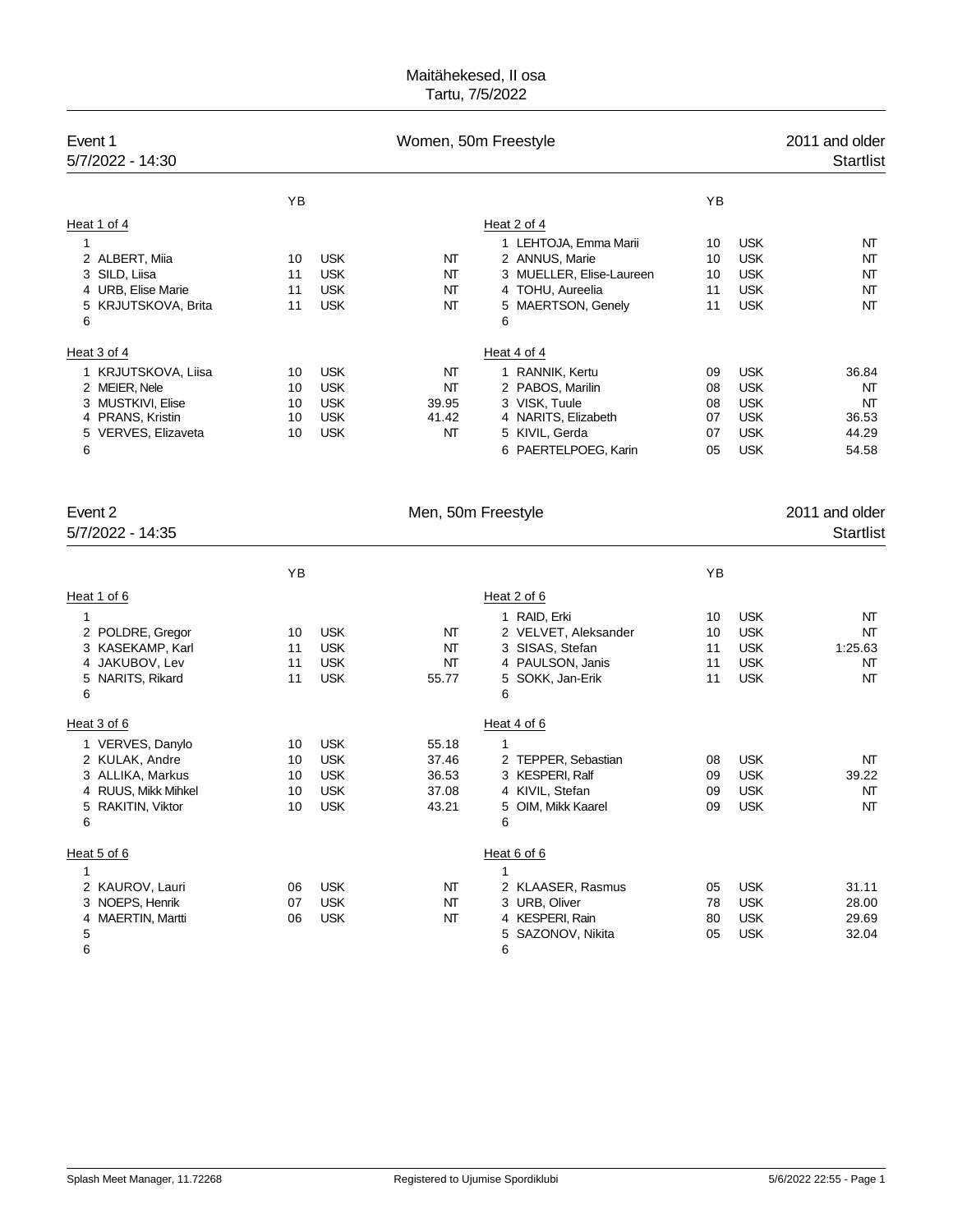### Maitähekesed, II osa Tartu, 7/5/2022

| Event 101<br>5/7/2022 - 14:40                                                                                                       |                                  |                                                                    | Women, 50m Freestyle                      |                                                                                                                                                 |                                        |                                                                                    | 2010 and older<br><b>Startlist</b>                 |
|-------------------------------------------------------------------------------------------------------------------------------------|----------------------------------|--------------------------------------------------------------------|-------------------------------------------|-------------------------------------------------------------------------------------------------------------------------------------------------|----------------------------------------|------------------------------------------------------------------------------------|----------------------------------------------------|
| Heat 1 of 2<br>1 ROOP, Adele<br>2 SHKITSKAJA, Karina<br>3 MADDISON, Helena<br>4 PALLOSON, Hanna<br>TAMMIK, Susanna Loviis<br>5<br>6 | YB<br>09<br>09<br>09<br>10<br>10 | <b>USK</b><br><b>USK</b><br><b>USK</b><br><b>USK</b><br><b>USK</b> | 29.62<br>37.00<br>31.59<br>32.20<br>30.53 | Heat 2 of 2<br>1 ANNUS, Isabel<br>2 NEIER, Emma Elise<br>3 PUNNAR, Lisandra<br>4 KUTSAREVA, Diana<br>5 HALJASTE, Heleriin<br>6 PAERISMAA, Anett | YB<br>08<br>09<br>07<br>97<br>07<br>99 | <b>USK</b><br><b>USK</b><br><b>USK</b><br><b>USK</b><br><b>USK</b><br><b>BRIIS</b> | 29.44<br>31.26<br>33.44<br>27.32<br>27.92<br>NT    |
| Event 102<br>5/7/2022 - 14:45                                                                                                       |                                  |                                                                    | Men, 50m Freestyle                        |                                                                                                                                                 |                                        |                                                                                    | 2010 and older<br><b>Startlist</b>                 |
|                                                                                                                                     | <b>YB</b>                        |                                                                    |                                           |                                                                                                                                                 | YB                                     |                                                                                    |                                                    |
| Heat 1 of 4<br>1<br>2 UUSKAR, Markkus<br>3 ROHIVAELI, Johannes<br>4 MICHELSON, Sebastian<br>5 PRIKS, Robin<br>6                     | 10<br>08<br>10<br>10             | <b>USK</b><br><b>USK</b><br><b>USK</b><br><b>USK</b>               | 36.53<br>31.58<br>32.97<br>29.27          | Heat 2 of 4<br>1 ABRAS, Artur<br>2 ALLIKA, Mattias<br>3 OTT, Karl-Eric<br>4 TAETTE, Markus<br>5 KIRSIMAA, Gregor Henrik<br>6                    | 08<br>08<br>08<br>08<br>09             | <b>USK</b><br><b>USK</b><br><b>USK</b><br><b>USK</b><br><b>USK</b>                 | 29.30<br>29.05<br>26.10<br>27.30<br>30.19          |
| Heat 3 of 4<br>1 ALT, Marti<br>2 RUUS, Mart Leo<br>3 AROLD, Kaspar<br>4 ALTEBERG, Artiom<br>5 BOISEN, Rasmus<br>6                   | 99<br>01<br>05<br>06<br>05       | <b>USK</b><br><b>USK</b><br><b>USK</b><br><b>USK</b><br><b>USK</b> | NΤ<br>27.41<br>25.40<br>25.44<br>25.98    | Heat 4 of 4<br>1 RANNIK, Kristo<br>2 ANJA, Erik<br>3 KESKUELA, Siim<br>4 KAZAREVSKI, Nikita<br>5 SOORM, Aleksandr<br>6 PENT, Mihkel             | 06<br>04<br>07<br>06<br>05<br>05       | <b>USK</b><br><b>USK</b><br><b>USK</b><br><b>USK</b><br><b>USK</b><br><b>USK</b>   | 25.14<br>24.58<br>24.37<br>24.44<br>24.86<br>25.22 |

|  |  | 14:45 Medal ceremony No. 1. Women, 50m Freestyle |  |  |  |  |  |
|--|--|--------------------------------------------------|--|--|--|--|--|
|--|--|--------------------------------------------------|--|--|--|--|--|

14:50 Medal ceremony No. 2. Men, 50m Freestyle

14:50 Medal ceremony No. 101. Women, 50m Freestyle

14:50 Medal ceremony No. 102. Men, 50m Freestyle

| Event 3<br>5/7/2022 - 14:55 | Women, 50m Backstroke |            |    |                          |    |            | 2011 and older<br><b>Startlist</b> |
|-----------------------------|-----------------------|------------|----|--------------------------|----|------------|------------------------------------|
|                             | YB                    |            |    |                          | ΥB |            |                                    |
| Heat 1 of 3                 |                       |            |    | Heat 2 of 3              |    |            |                                    |
| 1 ANNUS, Marie              | 10                    | <b>USK</b> | NΤ | 1 MUELLER, Elise-Laureen | 10 | <b>USK</b> | NT                                 |
| 2 KRJUTSKOVA, Brita         | 11                    | <b>USK</b> | NΤ | 2 VERVES, Elizaveta      | 10 | <b>USK</b> | 1:11.57                            |
| 3 URB, Elise Marie          | 11                    | <b>USK</b> | NΤ | 3 MUSTKIVI, Elise        | 10 | <b>USK</b> | 43.84                              |
| 4 KRJUTSKOVA, Liisa         | 10                    | <b>USK</b> | NΤ | 4 PRANS, Kristin         | 10 | <b>USK</b> | 50.09                              |
| 5 ALBERT, Miia              | 10                    | <b>USK</b> | NΤ | 5 MAERTSON, Genely       | 11 | <b>USK</b> | NT                                 |
| 6 LEHTOJA, Emma Marii       | 10                    | <b>USK</b> | NΤ | 6 MEIER. Nele            | 10 | <b>USK</b> | NΤ                                 |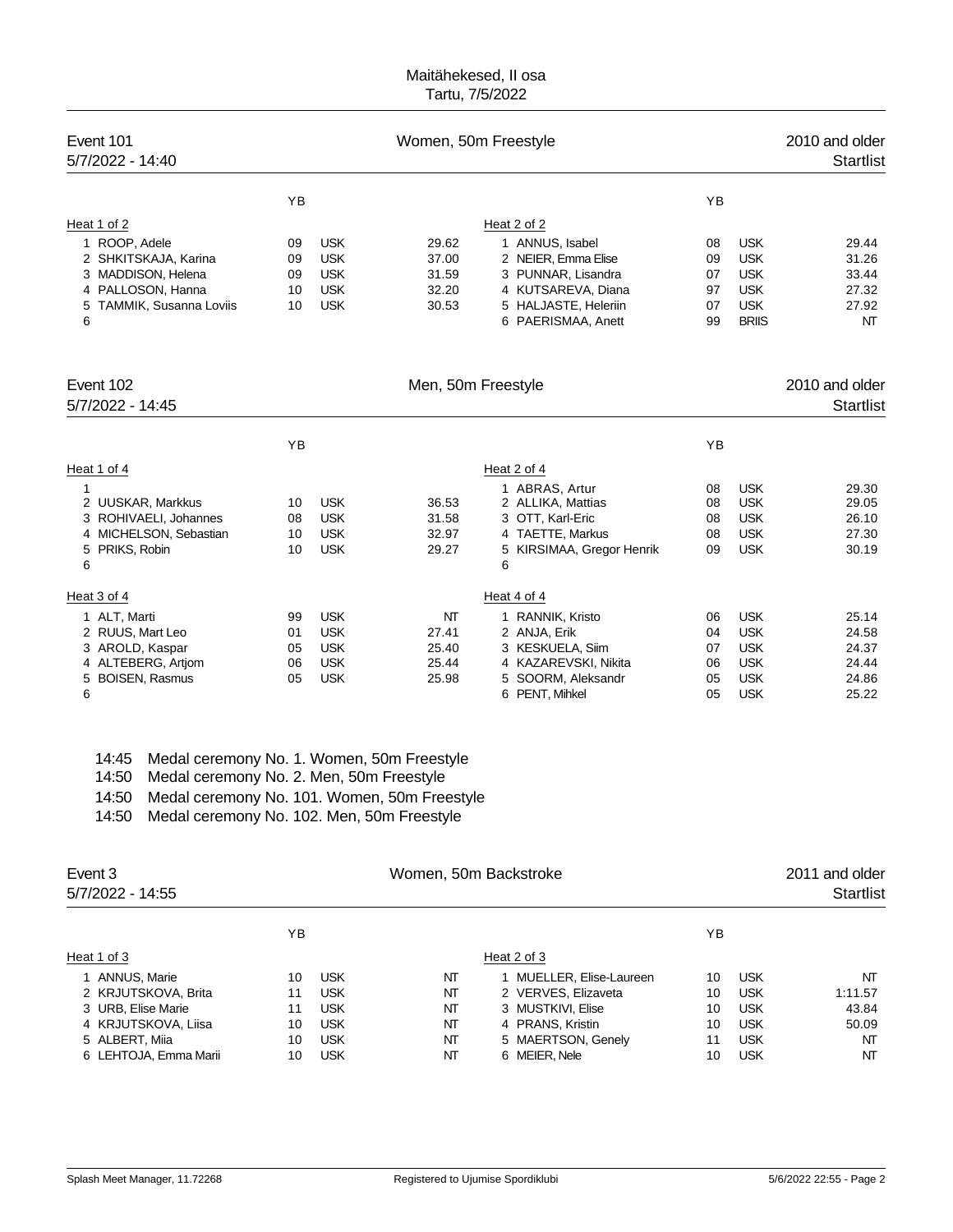## Event 3, Women, 50m Backstroke

#### Heat 3 of 3

| 1 PABOS, Marilin     | 08 | USK        | NT    |
|----------------------|----|------------|-------|
| 2 VISK, Tuule        | 08 | USK        | NΤ    |
| 3 RANNIK, Kertu      | 09 | <b>USK</b> | 47.82 |
| 4 NARITS, Elizabeth  | 07 | USK        | 43.44 |
| 5 KIVIL. Gerda       | 07 | USK        | 50.78 |
| 6 PAERTELPOEG, Karin | 05 | USK        | ΝТ    |
|                      |    |            |       |

| Event 4<br>5/7/2022 - 15:00                                                                                       |                            |                                                                    | Men, 50m Backstroke                         |                                                                                                      |                            |                                                                    | 2011 and older<br><b>Startlist</b>   |
|-------------------------------------------------------------------------------------------------------------------|----------------------------|--------------------------------------------------------------------|---------------------------------------------|------------------------------------------------------------------------------------------------------|----------------------------|--------------------------------------------------------------------|--------------------------------------|
|                                                                                                                   | YB                         |                                                                    |                                             |                                                                                                      | YB                         |                                                                    |                                      |
| Heat 1 of 5                                                                                                       |                            |                                                                    |                                             | Heat 2 of 5                                                                                          |                            |                                                                    |                                      |
| 2 SOKK, Jan-Erik<br>3 POLDRE, Gregor<br>4 PAULSON, Janis<br>JAKUBOV, Lev<br>5<br>6                                | 11<br>10<br>11<br>11       | <b>USK</b><br><b>USK</b><br><b>USK</b><br><b>USK</b>               | NT<br>NT<br>NT<br>NT                        | 1 KASEKAMP, Karl<br>2 VELVET, Aleksander<br>3 SISAS, Stefan<br>4 RAID, Erki<br>5 NARITS, Rikard<br>6 | 11<br>10<br>11<br>10<br>11 | <b>USK</b><br><b>USK</b><br><b>USK</b><br><b>USK</b><br><b>USK</b> | NT<br>NT<br>1:22.31<br>NT<br>1:09.83 |
| Heat 3 of 5                                                                                                       |                            |                                                                    |                                             | Heat 4 of 5                                                                                          |                            |                                                                    |                                      |
| 1 VERVES, Danylo<br>2 RAKITIN, Viktor<br>3 ALLIKA, Markus<br>4 KULAK, Andre<br><b>RUUS, Mikk Mihkel</b><br>5<br>6 | 10<br>10<br>10<br>10<br>10 | <b>USK</b><br><b>USK</b><br><b>USK</b><br><b>USK</b><br><b>USK</b> | 1:02.28<br>50.54<br>44.48<br>48.70<br>53.08 | 1<br>2 OIM, Mikk Kaarel<br>3 KIVIL, Stefan<br>4 TEPPER, Sebastian<br>5<br>6                          | 09<br>09<br>08             | <b>USK</b><br><b>USK</b><br><b>USK</b>                             | NT<br>NT<br>NT                       |
| Heat 5 of 5                                                                                                       |                            |                                                                    |                                             |                                                                                                      |                            |                                                                    |                                      |
| 1 KAUROV, Lauri<br>2 NOEPS, Henrik<br>3 MAERTIN, Martti<br>4 SAZONOV, Nikita<br>5 KLAASER, Rasmus                 | 06<br>07<br>06<br>05<br>05 | <b>USK</b><br><b>USK</b><br><b>USK</b><br><b>USK</b><br><b>USK</b> | NT<br>NT<br>NT<br>41.30<br>37.43            |                                                                                                      |                            |                                                                    |                                      |

| Event 103<br>5/7/2022 - 15:05 | Women, 50m Backstroke |            |       |                    |     |            | 2010 and older<br>Startlist |
|-------------------------------|-----------------------|------------|-------|--------------------|-----|------------|-----------------------------|
|                               | ΥB                    |            |       |                    | YB. |            |                             |
| Heat 1 of 2                   |                       |            |       | Heat 2 of 2        |     |            |                             |
|                               |                       |            |       | 1 ANNUS, Isabel    | 08  | <b>USK</b> | 40.61                       |
| 2 SHKITSKAJA, Karina          | 09                    | <b>USK</b> | 55.49 | 2 MADDISON, Helena | 09  | <b>USK</b> | 37.61                       |
| 3 PALLOSON, Hanna             | 10                    | <b>USK</b> | 40.98 | 3 ROOP, Adele      | 09  | <b>USK</b> | 31.97                       |
| 4 NEIER, Emma Elise           | 09                    | <b>USK</b> | 45.43 | 4 KUTSAREVA, Diana | 97  | <b>USK</b> | 31.67                       |
| 5 TAMMIK, Susanna Loviis      | 10                    | <b>USK</b> | 34.17 | 5 MAELL, Katariina | 00  | <b>USK</b> | NT                          |
| 6                             |                       |            |       | 6 PUNNAR, Lisandra | 07  | <b>USK</b> | 40.25                       |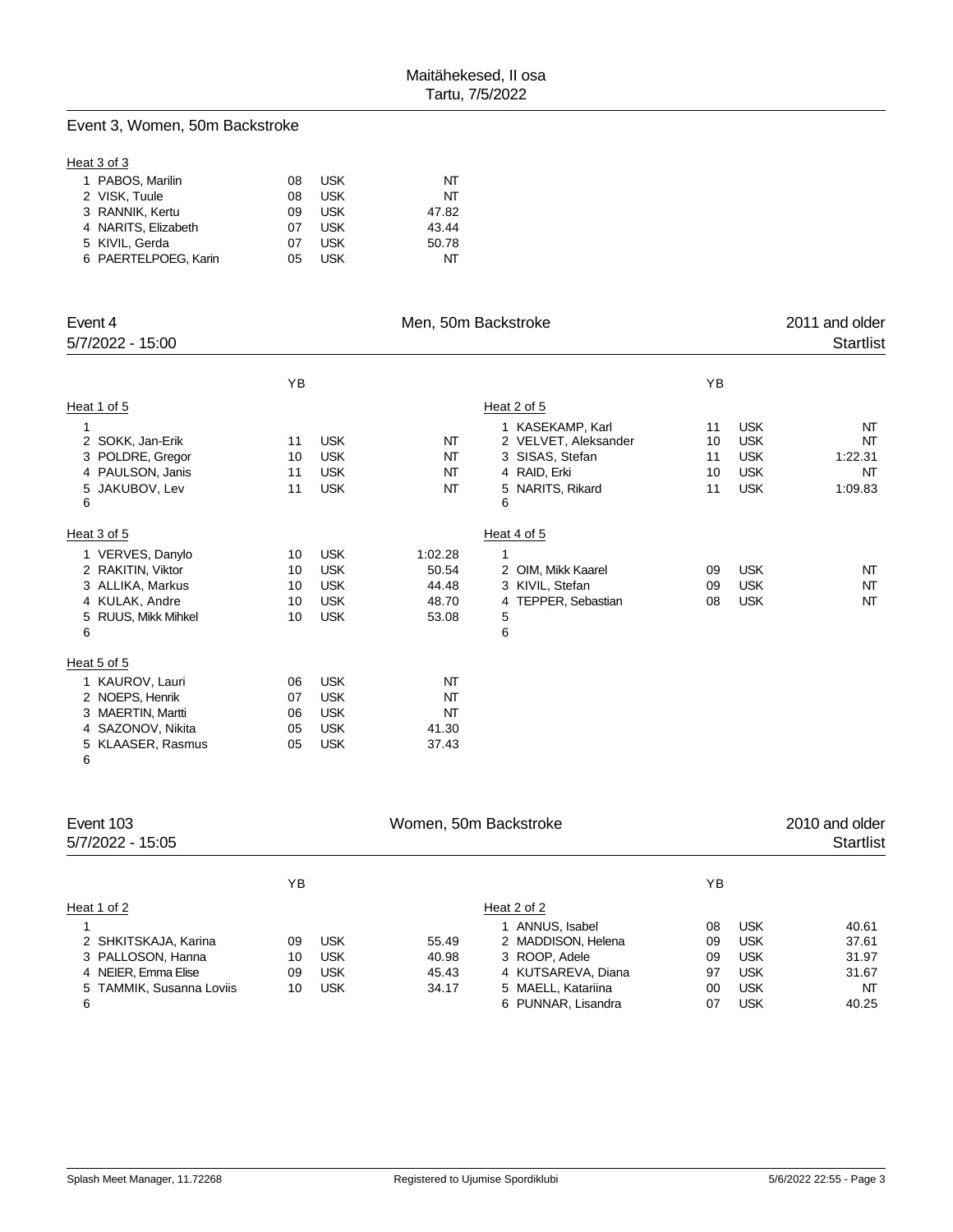### Maitähekesed, II osa Tartu, 7/5/2022

| Event 104<br>5/7/2022 - 15:05 | Men, 50m Backstroke |            |       |                           |    |            | 2010 and older<br><b>Startlist</b> |
|-------------------------------|---------------------|------------|-------|---------------------------|----|------------|------------------------------------|
|                               | YB                  |            |       |                           | ΥB |            |                                    |
| Heat 1 of 4                   |                     |            |       | Heat 2 of 4               |    |            |                                    |
| 1                             |                     |            |       |                           |    |            |                                    |
| 2 ROHIVAELI, Johannes         | 08                  | <b>USK</b> | 43.79 | 2 ALLIKA, Mattias         | 08 | <b>USK</b> | 32.20                              |
| 3 MICHELSON, Sebastian        | 10                  | <b>USK</b> | 41.12 | 3 OTT, Karl-Eric          | 08 | <b>USK</b> | 29.08                              |
| 4 ABRAS, Artur                | 08                  | <b>USK</b> | 42.15 | 4 TAETTE, Markus          | 08 | <b>USK</b> | 32.15                              |
| 5 UUSKAR, Markkus             | 10                  | <b>USK</b> | 40.81 | 5 KIRSIMAA, Gregor Henrik | 09 | <b>USK</b> | 37.32                              |
| 6                             |                     |            |       | 6                         |    |            |                                    |
| Heat 3 of 4                   |                     |            |       | Heat 4 of 4               |    |            |                                    |
| 1                             |                     |            |       | 1 ALTEBERG, Artiom        | 06 | <b>USK</b> | 28.76                              |
| 2 SOORM, Aleksandr            | 05                  | <b>USK</b> | 34.94 | 2 KESKUELA, Siim          | 07 | <b>USK</b> | 28.51                              |
| 3 KAZAREVSKI, Nikita          | 06                  | <b>USK</b> | 31.32 | 3 SOOSAAR, Andreas        | 06 | <b>USK</b> | 27.69                              |
| 4 RUUS, Mart Leo              | 01                  | <b>USK</b> | 34.16 | 4 AROLD, Kaspar           | 05 | <b>USK</b> | 27.94                              |
| 5 BOISEN, Rasmus              | 05                  | <b>USK</b> | 38.88 | 5 ANJA, Erik              | 04 | <b>USK</b> | 28.64                              |
| 6                             |                     |            |       | 6 PENT, Mihkel            | 05 | <b>USK</b> | 29.46                              |

15:10 Medal ceremony No. 3. Women, 50m Backstroke

15:15 Medal ceremony No. 4. Men, 50m Backstroke

15:15 Medal ceremony No. 103. Women, 50m Backstroke

15:15 Medal ceremony No. 104. Men, 50m Backstroke

| Event 5<br>5/7/2022 - 15:20                                                              |                      |                                                      | Women, 100m Medley                  |                                                                                                           |                            |                                                                    | 2011 and older<br><b>Startlist</b>        |
|------------------------------------------------------------------------------------------|----------------------|------------------------------------------------------|-------------------------------------|-----------------------------------------------------------------------------------------------------------|----------------------------|--------------------------------------------------------------------|-------------------------------------------|
|                                                                                          | YB                   |                                                      |                                     |                                                                                                           | YB                         |                                                                    |                                           |
| Heat 1 of 2                                                                              |                      |                                                      |                                     | Heat 2 of 2                                                                                               |                            |                                                                    |                                           |
| 2 ANNUS, Marie<br>3 PRANS, Kristin<br>4 MUSTKIVI, Elise<br>5 LEHTOJA, Emma Marii<br>6    | 10<br>10<br>10<br>10 | <b>USK</b><br><b>USK</b><br><b>USK</b><br><b>USK</b> | NΤ<br>1:58.24<br>NΤ<br>NT           | 1 RANNIK, Kertu<br>2 PABOS, Marilin<br>3 NARITS, Elizabeth<br>4 KIVIL, Gerda<br>5 PAERTELPOEG, Karin<br>6 | 09<br>08<br>07<br>07<br>05 | <b>USK</b><br><b>USK</b><br><b>USK</b><br><b>USK</b><br><b>USK</b> | 1:31.76<br>NT<br>1:37.52<br>1:53.82<br>NT |
| Event 6<br>5/7/2022 - 15:20                                                              |                      |                                                      | Men, 100m Medley                    |                                                                                                           |                            |                                                                    | 2011 and older<br><b>Startlist</b>        |
|                                                                                          | ΥB                   |                                                      |                                     |                                                                                                           | YB                         |                                                                    |                                           |
| Heat 1 of 3                                                                              |                      |                                                      |                                     | Heat 2 of 3                                                                                               |                            |                                                                    |                                           |
| 1<br>2 RAKITIN, Viktor<br>3 ALLIKA, Markus<br>4 KULAK, Andre<br>5 RUUS, Mikk Mihkel<br>6 | 10<br>10<br>10<br>10 | <b>USK</b><br><b>USK</b><br><b>USK</b><br><b>USK</b> | 2:06.13<br>1:37.26<br>1:44.04<br>NΤ | 2 OIM, Mikk Kaarel<br>3 KESPERI, Ralf<br>4 KIVIL, Stefan<br>TEPPER, Sebastian<br>5<br>6                   | 09<br>09<br>09<br>08       | <b>USK</b><br><b>USK</b><br><b>USK</b><br><b>USK</b>               | NT<br>1:44.36<br>NT<br>NT                 |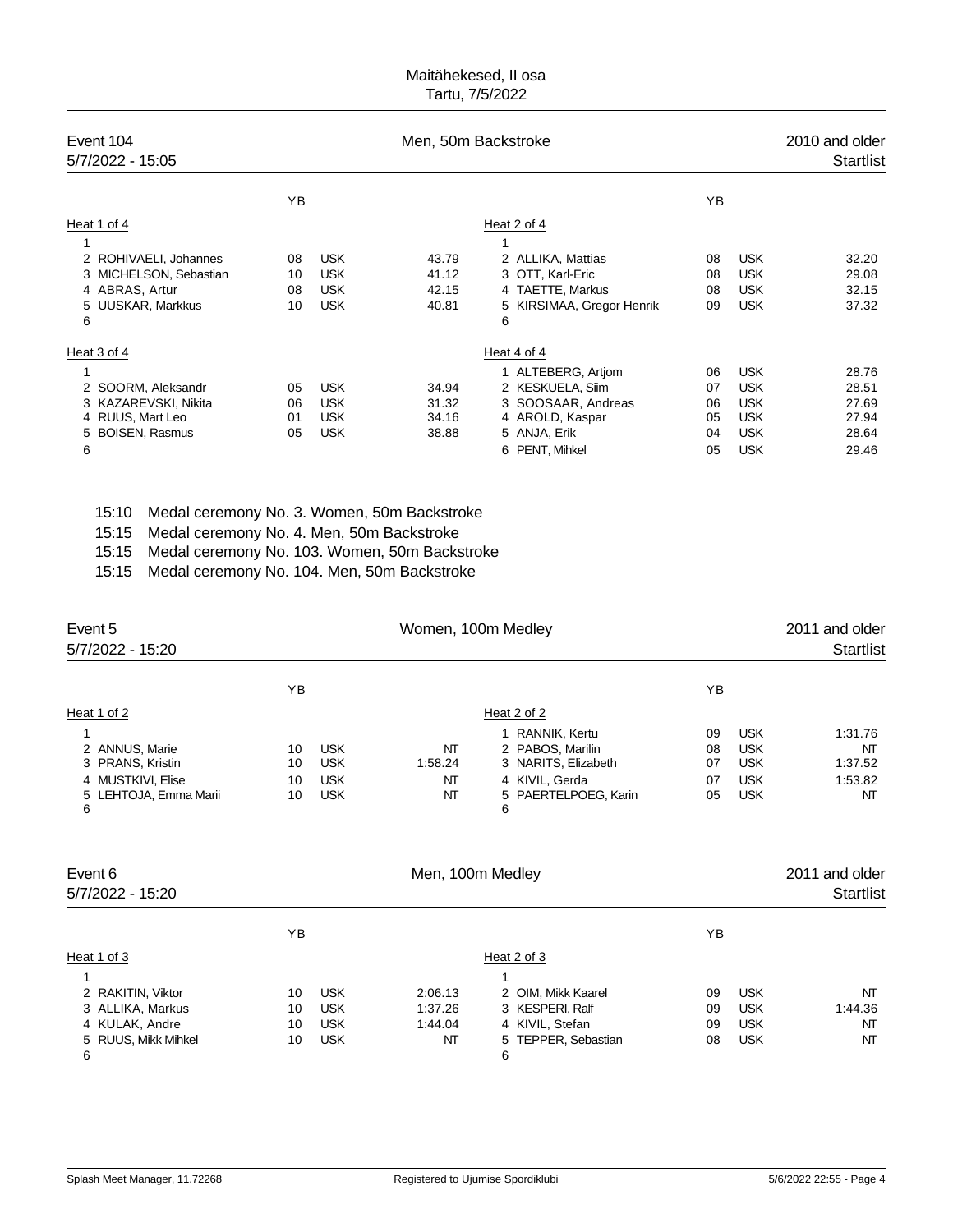#### Event 6, Men, 100m Medley

#### Heat 3 of 3

| 1 MAERTIN, Martti | 06 | USK | NΤ      |
|-------------------|----|-----|---------|
| 2 NOEPS. Henrik   | 07 | USK | NT      |
| 3 KAUROV, Lauri   | 06 | USK | NT      |
| 4 KESPERI, Rain   | 80 | USK | 1:30.96 |
| 5 KLAASER, Rasmus | 05 | USK | 1:21.55 |
| 6 SAZONOV. Nikita | 05 | USK | 1:29.65 |
|                   |    |     |         |

| Event 105<br>5/7/2022 - 15:30                                                                      | Women, 100m Medley         |                                                                    |                                                     |                                                    |          |                          | 2010 and older<br><b>Startlist</b> |
|----------------------------------------------------------------------------------------------------|----------------------------|--------------------------------------------------------------------|-----------------------------------------------------|----------------------------------------------------|----------|--------------------------|------------------------------------|
|                                                                                                    | ΥB                         |                                                                    |                                                     |                                                    | ΥB       |                          |                                    |
| Heat 1 of 2                                                                                        |                            |                                                                    |                                                     | Heat 2 of 2                                        |          |                          |                                    |
| 1 PALLOSON, Hanna<br>2 ANNUS, Isabel<br>3 ROOP, Adele<br>4 MADDISON, Helena<br>5 NEIER, Emma Elise | 10<br>08<br>09<br>09<br>09 | <b>USK</b><br><b>USK</b><br><b>USK</b><br><b>USK</b><br><b>USK</b> | 1:29.10<br>1.20.47<br>1:16.44<br>1:17.40<br>1:26.36 | 2<br>3 KUTSAREVA, Diana<br>4 PUNNAR, Lisandra<br>5 | 97<br>07 | <b>USK</b><br><b>USK</b> | 1:09.14<br>1:29.10                 |
| 6 SHKITSKAJA, Karina                                                                               | 09                         | USK                                                                | 1:42.78                                             | 6                                                  |          |                          |                                    |

| Event 106<br>5/7/2022 - 15:30 |    |            | Men, 100m Medley |                    |    |            | 2010 and older<br><b>Startlist</b> |
|-------------------------------|----|------------|------------------|--------------------|----|------------|------------------------------------|
|                               | YB |            |                  |                    | YB |            |                                    |
| Heat 1 of 4                   |    |            |                  | Heat 2 of 4        |    |            |                                    |
| 1                             |    |            |                  | 1                  |    |            |                                    |
| 2 UUSKAR, Markkus             | 10 | <b>USK</b> | 1:56.83          | 2 ALLIKA, Mattias  | 08 | <b>USK</b> | 1:14.61                            |
| 3 ROHIVAELI, Johannes         | 08 | <b>USK</b> | 1:27.51          | 3 OTT, Karl-Eric   | 08 | <b>USK</b> | 1:06.71                            |
| 4 MICHELSON, Sebastian        | 10 | <b>USK</b> | 1:33.26          | 4 TAETTE, Markus   | 08 | <b>USK</b> | 1:08.85                            |
| KIRSIMAA, Gregor Henrik<br>5  | 09 | <b>USK</b> | 1:22.48          | 5 ABRAS, Artur     | 08 | <b>USK</b> | 1:20.23                            |
| 6                             |    |            |                  | 6                  |    |            |                                    |
| Heat 3 of 4                   |    |            |                  | Heat 4 of 4        |    |            |                                    |
| 1 ALT, Marti                  | 99 | <b>USK</b> | NT               | 1 SOOSAAR, Andreas | 06 | <b>USK</b> | 1:04.48                            |
| 2 RUUS, Mart Leo              | 01 | <b>USK</b> | 1:11.11          | 2 PENT, Mihkel     | 05 | <b>USK</b> | 1:02.22                            |
| 3 AROLD, Kaspar               | 05 | <b>USK</b> | 1:05.07          | 3 ANJA, Erik       | 04 | <b>USK</b> | 59.98                              |
| 4 RANNIK, Kristo              | 06 | <b>USK</b> | 1:08.45          | 4 ALTEBERG, Artiom | 06 | <b>USK</b> | 1:01.36                            |
| <b>BOISEN, Rasmus</b><br>5    | 05 | <b>USK</b> | 1:13.26          | 5 KESKUELA, Siim   | 07 | <b>USK</b> | 1:03.96                            |
| 6                             |    |            |                  | 6 SOORM, Aleksandr | 05 | <b>USK</b> | 1:04.79                            |
| <b>Event 1007</b>             |    |            | 50m Freestyle    |                    |    |            | Open                               |
| 5/7/2022 - 15:40              |    |            |                  |                    |    |            | <b>Startlist</b>                   |
|                               |    |            |                  |                    |    |            |                                    |
|                               | YB |            |                  |                    | YB |            |                                    |
| Heat 1 of 2                   |    |            |                  | Heat 2 of 2        |    |            |                                    |
| 1 MAERTSON, Genely            | 11 | <b>USK</b> | NΤ               | 1 TALBONEN, Henri  | 10 | <b>USK</b> | NT                                 |
| 2 VISK, Tuule                 | 08 | <b>USK</b> | NT               | 2 KULAK, Andre     | 10 | <b>USK</b> | 37.46                              |
| 3 RAKITIN, Viktor             | 10 | <b>USK</b> | NT               | 3 MADDISON, Helena | 09 | <b>USK</b> | 31.59                              |

6 OIM, Mikk Kaarel

 URB, Elise Marie 11 USK NT 4 RUUS, Mikk Mihkel 10 USK 37.08 KASEKAMP, Karl 11 USK NT 5 KESPERI, Ralf 09 USK 39.22